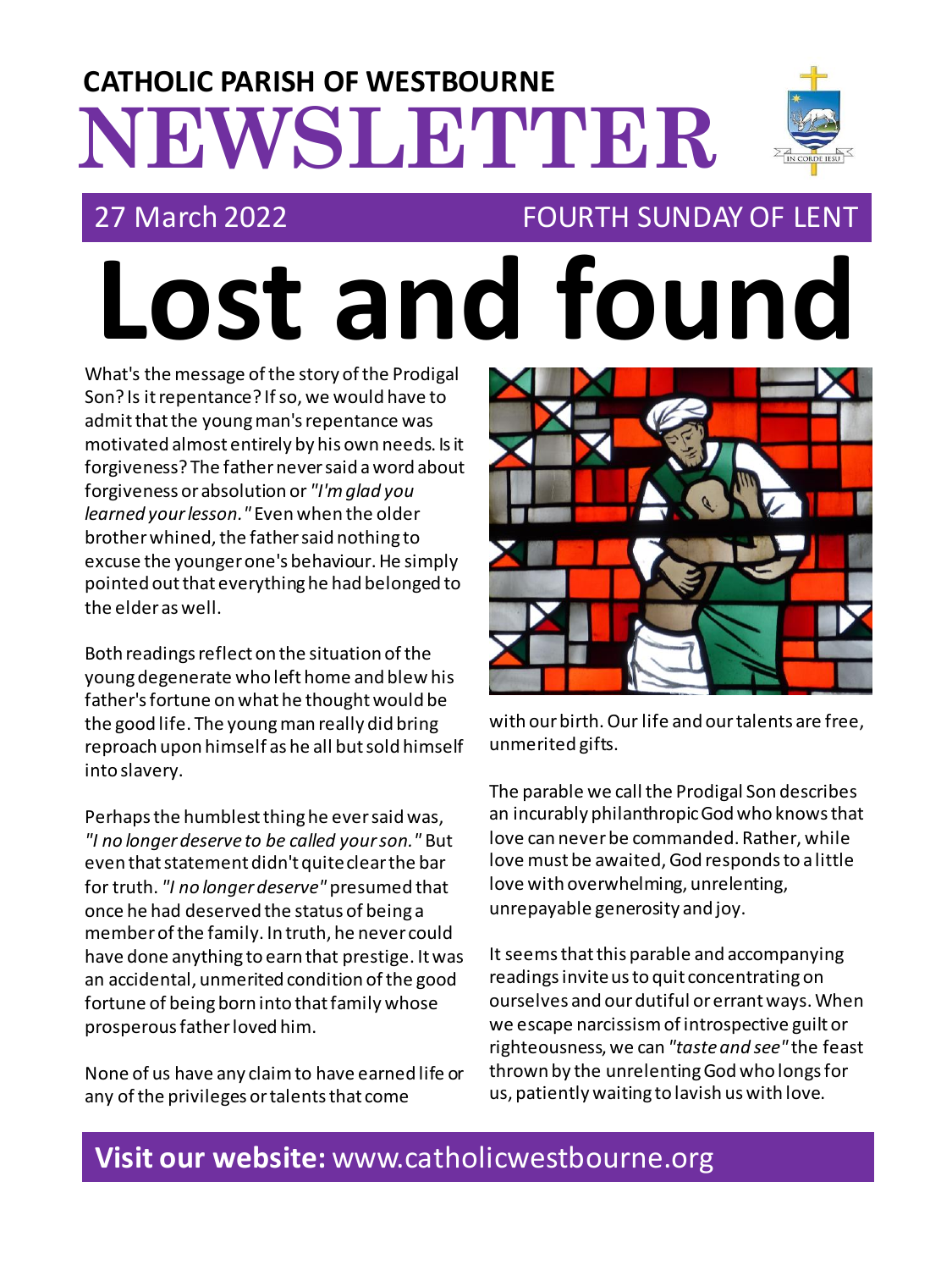## **MASS TIMES**

**Sunday 27 March - FOURTH SUNDAY OF LENT** 9.00am 11.00am

**Tuesday 29 March - FOURTH WEEK OF LENT** 10.00am

**Sunday 11th 9am:** *The Parish* **11am** *Tim Mc Cann* **Wednesday 14th** *Repose of the souls of Bernard Charles and Elsie May Pratt* **Wednesday 30 March - FOURTH WEEK OF LENT** 10.00am

**Saturday 16th** *Rosemarie Schofield RIP* **Thursday 31 March – FOURTH WEEK OF LENT Sunday 18th 11am** *The Parish*  10.00am

> **Friday 1 April – FOURTH WEEK OF LENT** 7.00pm Adoration of the Blessed Sacrament from 6.00pm Stations of the Cross from 6.15pm

**CONFESSIONS:**After Mass or by appointment.

## **OUR PARISH**

## **OUR LADY IMMACULATE CHURCH SEAMOOR ROAD, WESTBOURNE, BOURNEMOUTH, BH4 9AE**

**Parish Priest:** Fr Leslie Adams **Telephone:**01202 764027 **Email:** ladams@portsmouthdiocese.org.uk *(Baptism, Marriages, Sick Visits, Funerals and Confessions)*

**Parish Office** *(Wed 9.00am - 12.00pm)* **Parish Administrator – Suzanne Quinn** General enquires andhall bookings **Telephone:**01202 760640 **Email:** oliadmin@portsmouthdiocese.org.uk

**Safeguarding Officer:**Matthew French **Email:** mail@matthewfrench.net

## **SUNDAY MASS READINGS**

**Entrance Antiphon**- **Cf. Is 66: 10-11** *Rejoice, Jerusalem, and all who love her. Be joyful, all who were in mourning; exult and be satisfied at her consoling breast.*

### **Gospel Acclamation** - **Lk15:18**

*Praise and honour to you, Lord Jesus! I will leave this place and go to my father and say: 'Father, I have sinned against heaven and against you.' Praise and honour to you, Lord Jesus!* 

### **Communion Antiphon**

*You must rejoice, my son, for your brother was dead and has come to life; he was lost and is found.*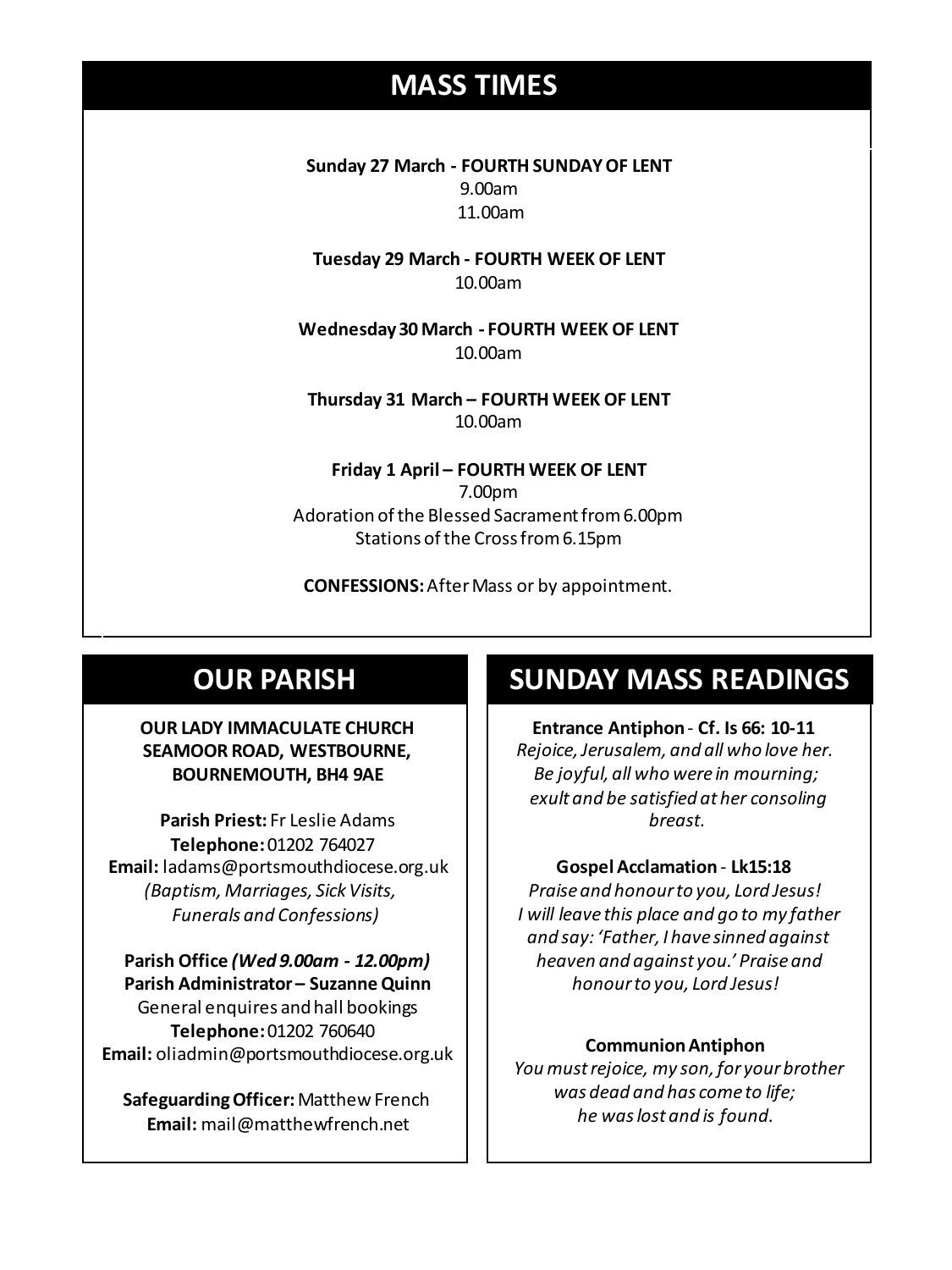## **PARISH NEWS**

**EASTER DAY COLLECTION:** The Easter collection supports our parish priest directly, in grateful thanks for his dedication, service and witness throughout the year. If you would like to give a gift to support Father Leslie in his mission and ministry this Easter, please visit this website: https://bit.ly/3JqFeUO

**DIOCESAN VOCATIONS NEWSLETTER:** Have you read our latest vocations newsletter? Download a copy by clicking here: https://bit.ly/3tk4JBv

**DON BOSCO BOYS CAMP - 24 to 30 July 2022:**

At St. Cassians, Kintbury, near Newbury £220.00. Lots of activities, sports, competitions, outings and games. We will also celebrate Mass together. For more information, please email: dbcamps@portsmouthdiocese.org.uk

**BISHOP PHILIP'S PASTORAL LETTER:** Please read the Pastoral Letter from Bishop Philip in which he asks us to *'bombard heaven with petitions for peace'* and shares ideas on what we can do at this time to support our brothers and sisters in Ukraine. Copies are available at the back of the church and on our website.

**BRIDGE CLUB:** Every Monday from 1.30pm in the Parish Hall. All are welcome, including those who have never played before. It's a great chance to meet up with old friends and make some new ones.



**UKRAINE:** The Caritas website is a good source of information for those wanting to know how the Catholic Church and our Diocese are responding to the crisis in Ukraine at this time. It will be updated regularly as information comes through about its Ukrainian refugee work and the Homes for Ukraine scheme. https://caritasportsmouth.org.uk

**VOLUNTEERS PLEASE:** If you can help with refreshments after the 11.00am Sunday Mass, please contact Suzanne in the office.

**SECOND COLLECTION TODAY:** This is for the Clergy Assistance Fund that supports the invaluable work of the Department for Clergy Team. To donate, please click on the following link. Thank you for your support. https://bit.ly/3JBIMDM

## **OFFERTORY COLLECTION**

You can donate directly into the bank account:

> **PRCDTR Bournemouth Our Lady Immaculate**

**Sort code:** 309304 **Account:** 00875075

**Thank you for your continued support.**

## **PRAYERS PLEASE**

**Please remember all the sick and housebound of our parish especially:**

Teresa Wraith, Win Sheridan, Kathleen Wood, Phillip Rockford, Germain McAulay, Geoffrey Dixon, Joe Bonnici, Marjorie Lee